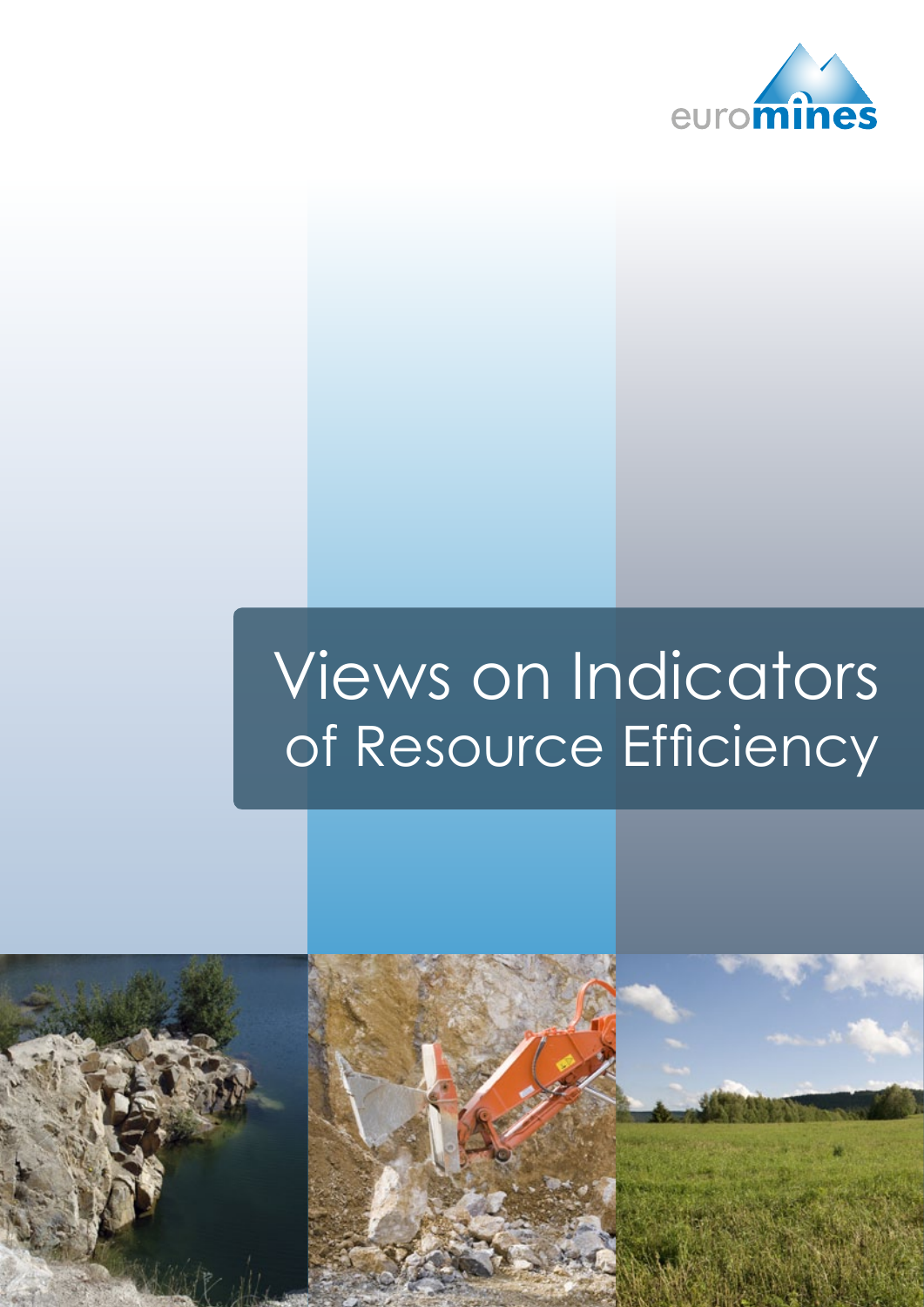# General Remarks

Resource Efficiency should yield optimum solutions to the trade-offs that exist between different environmental objectives and the environmental, social and economic imperatives of Sustainable Development. The result should be an economy that optimises its use of resources and, therefore, results in improved living conditions and reduced waste globally. The European extractive industries fully support the premise that life cycle management approaches are required to describe and monitor Resource Efficiency.

The adopted indicators of Resource Efficiency must incentivise the *optimal use* of materials. Simply minimising *material inputs* based on presumed impacts, without considering further control of impacts in the use phase, is extremely inefficient and wasteful.

A full set of bottom-up indicators is therefore required to visualise the trade-offs needed to achieve a Resource Efficient Europe. The proposed set of EU indicators of Resource Efficiency (a lead indicator; a dashboard of macro indicators; and a set of theme specific indicators) must be fit for the following purposes:

| The European Commission Proposal                                        | Must be Able to                                                                                                                                           |
|-------------------------------------------------------------------------|-----------------------------------------------------------------------------------------------------------------------------------------------------------|
| Full set of data and indicators                                         | help harmonise understanding of the issues involved                                                                                                       |
| A new lead indicator                                                    | measure improved economic performance and simultane-<br>ous reduction of pressure on natural resources                                                    |
|                                                                         | define existing or potential levels of ambition (i.e., the 2050)<br>Vision target)                                                                        |
|                                                                         | monitor progress towards the target                                                                                                                       |
| A dashboard of macro indicators on Materials,<br>Water, Land and Carbon | account for the EU's global consumption of key natural<br>resources                                                                                       |
|                                                                         | disclose potential unfavourable trends (e.g., improvements<br>in domestic resource efficiency, through use of less efficient<br>processes outside the EU) |
| A set of theme-specific indicators                                      | measure progress towards the specific thematic objectives                                                                                                 |
|                                                                         | guide public and private decisions on policy and investment                                                                                               |

A single lead indicator could be useful to track progress of the whole EU economy towards a political target, but risks being a misleading distraction if used to compare countries or products. Such a high-level indicator, with its attendant uncertainties, is not appropriate for policy-making.

# Resource Efficiency Indicators

"Eco-efficiency", "Green Growth" and "Resource Efficiency" are just some of the terms that have emerged to capture the idea that both economic and environmental efficiencies can be accomplished simultaneously. The latest application of Eco-Efficiency appears in the EU Roadmap to a Resource Efficient Europe – which signals the development of indicators of Resource-Efficiency. Life Cycle Assessment (LCA) is proposed for determining economy-wide eco-efficiency through the normalisation, grouping and weighting of data to derive an "Overall Impact Indicator".

The Environmental Footprint work of the European Commission is expected to provide those Resource Specific Impacts considered most important (material, water, land, and carbon). Resource Productivity has already been adopted by the EU as its temporary measure of Resource-Efficiency – recognising that it hides relocation of resource use to third countries.

#### Meaningful Data makes Meaningful Indicators

To adopt EU-wide indicators of Resource Efficiency, there is an urgent need to understand data quality and uncertainty and the impact they have on sound understanding of the issues. The European Commission Joint Research Centre provides The European Platform for Life Cycle Assessment with guidance on consistent and quality-assured life cycle data. Coupled to this is the need to find ways to effectively communicate information on data quality to policy makers – e.g., reporting all results together with error bars.

One strength of Life Cycle approaches is that they allow decision makers to find lower level information to increase certainty about the consequences of their actions. High levels of aggregation come at the expense of transparency, but they also significantly increase uncertainty. When highly uncertain data is combined, attention can be diverted to false priorities. Acceptability of data for each level of decision-making, based on an appropriate level of quality/uncertainty is therefore crucially important.



Eco-Efficiency = GDP/Overall Impact Indicator

Resource Specific Impact =  $Impact/kg$ , ha, m<sup>3</sup> etc.

Resource Productivity = GDP/Domestic Material Consumption

*The certainty of the data must be sufficient for the decision that needs to be made.*

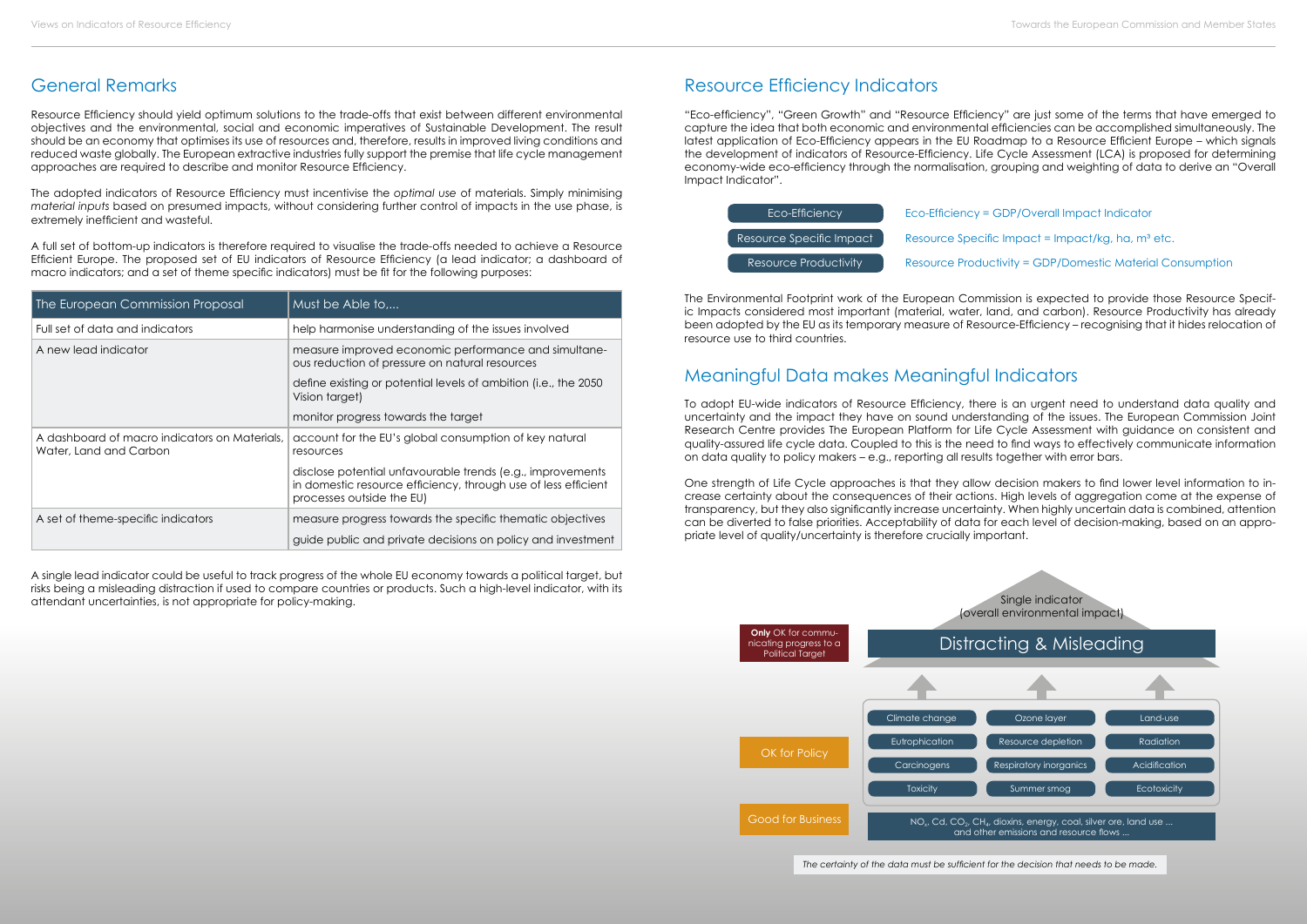## Making Indicators "Life Cycle Based"

Life cycle management (LCM) incorporates different strategies and tools needed to answer questions about the life cycle of a product, service, project or process. LCA is one tool (as is Material Flow Analysis, Substance Flow Analysis, Environmental Footprinting etc). Unless the overlying strategies and concepts are clear one cannot be sure that LCA is the right tool to use. The selected tools must match the decision that needs to be made.

The mining industry has practiced LCM for decades to maximise the competitive life-time of its investments. The last 15-20 years have seen this extended to social and environmental performance – notably through continuous improvement approaches including Total Quality Management and Environmental Management Systems. Experience has shown that due to the extremely complex nature of mineral value chains, variation in performance within the sector is vast.

Therefore, it must be clarified which questions the EU Resource Efficiency indicators should inform. For example, should the indicators monitor progress towards "smart, sustainable and inclusive growth" (as phrased in the EU2020 Strategy'), or only towards "de-materialisation" of the economy (as referred to in the Roadmap to a Resource Efficient Europe2 )?

#### Life Cycle Management in the Mining Industry

Mining of metals and minerals is an essential step in the life cycle of many products. Demographics, combined with thermodynamics dictate that even with 100% recycling at end-of-life, there will be a need to fill supply gaps through primary production<sup>3</sup> (at least until 2050). Hence, a Resource Efficient Europe must include extraction of raw materials.

1 EU2020 Strategy http://eur-lex.europa.eu/LexUriServ/LexUriServ.do?uri=COM:2010:2020:FIN:EN:PDF

2 Resource Efficiency Roadmap http://eur-lex.europa.eu/LexUriServ/LexUriServ.do?uri=COM:2011:0571:FIN:EN:PDF

3 UNEP International Resource Panel, upcoming report on "Environmental Aspects of Metal Cycles"

4 Source: Stewart, M. and J. Petrie (2006) Journal of Cleaner Production, 14 (12-13), 1042-1056

Large differences in water and reagent use exist between different mining industries. Differences in the estimated global warming potential of different gold mining regions have revealed how improved equipment purchasing practices could contribute to significant energy savings.

Whilst LCM has been central to identifying such opportunities, none of this variation is captured by life cycle inventories commercially or publically available today - thus limiting the role of conventional LCA in achieving resource efficiencies in highly complex value chains.

# Life Cycle Assessment: its Value and Limitations

According to ISO 14040 and 14044 standards, an LCA consists of the following four steps:

- **I.** definition of the goal and scope
- **II.** Inventory analysis
- **III.** Impact assessment and
- **IV.** Interpretation of results.

The definition of the goal and scope (step I) can cover parts of the life cycle ("cradle to gate" – from mining to manufacturing) or the full life cycle ("cradle to grave" – covering also use and disposal; "cradle-to-cradle – covering also recycling). In practice, most LCAs of materials (e.g., "1kg of copper") are necessarily "cradle to gate" only.

In the Inventory analysis (step II), inputs and outputs are investigated. Examples of inputs are materials, energy and chemicals. Examples of outputs are air and water emissions and waste. The inventories do not directly measure *impacts*, but can point assessors to areas where an in-depth impact or risk assessment is warranted.

*Conventional LCAs of materials typically do not cover the full life-cycle.*





*LCA alone is not suited to extremely complex value chains4.*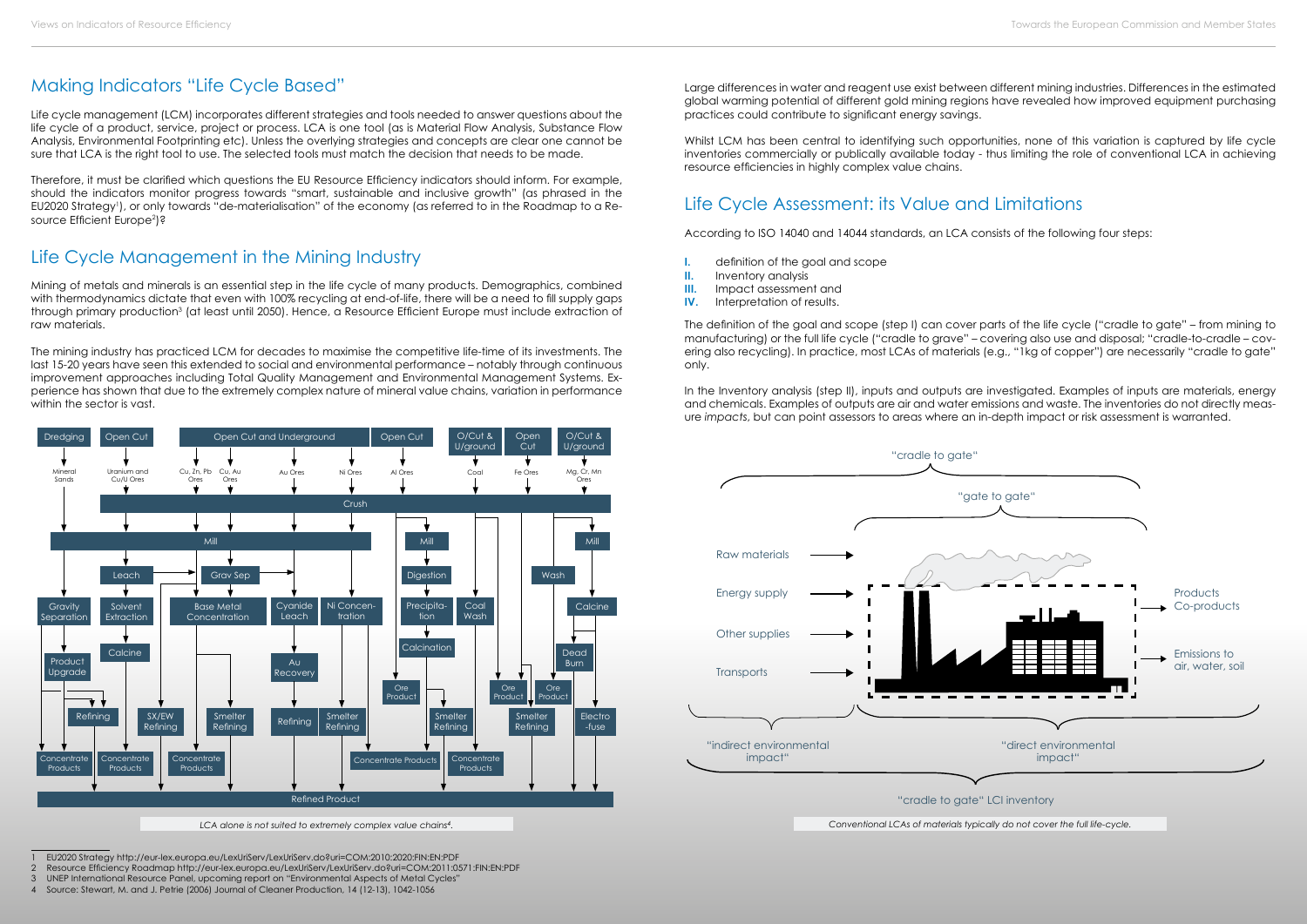The impact assessment (step III) evaluates the potential contribution to certain impact categories such as global warming, acidification etc. These are then allocated to "Areas of Protection" of concern to the study (e.g., Human Health or Natural Resources). The choice of impact categories is subjective and often decisive – sometimes magnifying inherent uncertainties to unacceptable levels. Such "end-point modelling" also masks information about where the greatest potential for environmental impact may occur (as in complex supply chains as described above).

The interpretation (step IV) analyses major contributions to potential impacts and model sensitivities. All conclusions are drafted during this phase. Sometimes, an independent critical review is undertaken. However, regardless of statistical uncertainties, or the consensus surrounding the methodology applied, there can generally be no "right" or "wrong" interpretation of an LCA. Rather, it provides insights that might support or moderate a certain decision.

# Some Serious Methodological Issues to Resolve

The European Commission wishes to provide market incentives for good environmental performance of products throughout the whole life cycle – "transforming the economy". For this, finalisation of sufficiently accurate indicators by the end of 2013 will be extremely difficult. The work should continue beyond 2013.

#### Goal and scope

Important distinctions are to be made between resources; materials; and products. Current misunderstandings are reflected in the focus on depletion of mineral resources (as opposed to consumables); on cradle-to-gate LCAs of metals (as opposed to cradle-to-cradle); and on use of data from one material for LCA of another. Published LCAs of products containing metals and minerals often suffer from poor scoping, e.g., incomplete accounting of the energy intensity of production and the energy consumption of products in use. Additionally, LCA is not easily adapted to the fact that the mining, smelting, refining and use of a metal do not usually result in significant emissions of the metal itself, despite the large tonnages involved.

> Only complete product LCAs can begin to account for benefits in use (e.g., conductivity, malleability, strength, durability, recyclability etc.). Therefore, LCAs of raw materials ("cradle-to-gate") should only ever be considered in combination with the products in which they are used ("gate-to-cradle"), such that a "cradleto-cradle" scope is constructed.

#### Life Cycle Impact Categories

Characterization models for Life Cycle impact assessment (LCIA) have been developed to cover a variety of substances and circumstances which are typically assessed within a life cycle. Such generic models show obvious weaknesses in situations where the cause-effect chain is particularly complex (e.g., mining and minerals) and in case of poor scientific consensus on the modelling approach to be used (e.g., abiotic resource depletion). These need to be kept in mind.

Many input categories are sufficiently well developed. The UNEP/SETAC Life Cycle Initiative has improved incorporation of metals toxicity into LCAs56. The next priorities, from a Euromines perspective, are likely the assessment of resource depletion, water consumption and land-use. None of these have sufficiently robust impact characterization models available and all of them are central to current EU proposals, so urgent development work is clearly required.



#### Resource Depletion (materials & water)

If applied incorrectly, "resource depletion", "material footprint" and "material consumption" concepts divert attention away from the environmental impacts of dispersive use and release by over-estimating the environmental impact of resource extraction (e.g., mining of phosphate rock, abstraction of water). Recent EU-funded research has revealed that current assessments of "Abiotic Resource Depletion" vary by several orders of magnitude and that there is no consensus amongst LCA practitioners on the issue of concern that this impact category should be addressing7 . In practice, some LCAs have prioritised "conservation" of abundant mineral resources over more pressing environmental concerns such as emissions of CO2, eutrophication and habitat fragmentation. Insufficiently informed interpretation of these studies (e.g., by a member of the public confronted with an aggregated indicator), is likely to lead to counter-productive diversion of effort.

As several geologists and resource economists have shown, "depletion" of mineral resources is not likely enough to be systematically included as an impact category in LCIA<sup>8910</sup>. "Scarcity" of these raw-materials is an economic issue arising from a lack of efficient forward-looking use of capital and not indicative of any environmental impact. Rather than being depleted, the majority of mineral resources are used to continuously serve valuable purposes in the built environment. The Resource Depletion impact category should therefore only be included in LCIAs of products that are consumed (typically those derived from biotic resources such as fish, crops, some forest products, livestock, foodstuffs, oil, gas, peat and coal) for which there may be imminent risk of environmental impacts if stocks cannot be regenerated.

Assessment of water "consumption" is plagued by significant differences in water quality and abundance in specific locations. LCM tools other than LCA and the Water Footprint are needed to address potential impacts on the water needs of communities and the environment (e.g., assessment of process or project life cycles, rather than product life cycles).

#### **Waste**

LCA tries to make visible the fact that emitting 1kg of mercury does not have the same environmental impact as emitting 1kg of sand. However, current LCA models make no distinction between the size and content of different waste streams, and the likely release of pollutants from their treatment, recovery and disposal. For this reason, the European Commission Joint Research Centre specifically recommends excluding extractive wastes from macro-economic indicators of Resource Efficiency. Command-and-Control legislation is already in place to prevent damaging emissions from these wastes.

#### Balancing Positive and Negative Impacts

Mining can bring social and economic benefits to local populations (e.g. better education and living conditions, improved income and better stewardship of the surrounding environment), but a lack of appropriate governance can mean that sometimes it doesn't. Even where good governance is relatively assured, the social benefits accrued along the value chain of metals and minerals– including the continuous societal value of stable and durable materials in use and in recycling loops - are not captured by LCA alone. LCA must be supplemented with other tools to provide valid indicators of Resource Efficiency.

*LCAs of raw materials should only be considered together with a product in which they are used*

<sup>5</sup> http://www.leidenuniv.nl/cml/ssp/projects/declaration\_of\_apeldoorn.pdf

<sup>6</sup> Diamond, M. L., N. Gandhi, W. J. Adams, J. Atherton, S. P. Bhavsar, C. Bulle, P. G. C. Campbell, A. Dubreuil, A. Fairbrother, K. Farley, A. Green, J. Guinee, M. Z. Hauschild, M. A. J. Huijbregts, S. Humbert, K. S. Jensen, O. Jolliet, M. Margni, J. C. McGeer, W. Peijnenburg, R. Rosenbaum, D. van de Meent and M. G. Vijver (2010). The clearwater consensus: the estimation of metal hazard in fresh water. Int. J.

<sup>7</sup> http://www.lc-impact.eu/workshop-resource-depletion

<sup>8</sup> Crowson (2011), "Changing yields and ore grades", Mining Journal, October 7, 2011

<sup>9</sup> Soderholm (2011), "Taxing Virgin Natural Resources: Lessons from Aggregates Taxation in Europe" Submitted to Resources, Conservation and Recycling, 2011

<sup>10</sup> http://ec.europa.eu/enterprise/policies/raw-materials/files/docs/report-b\_en.pdf